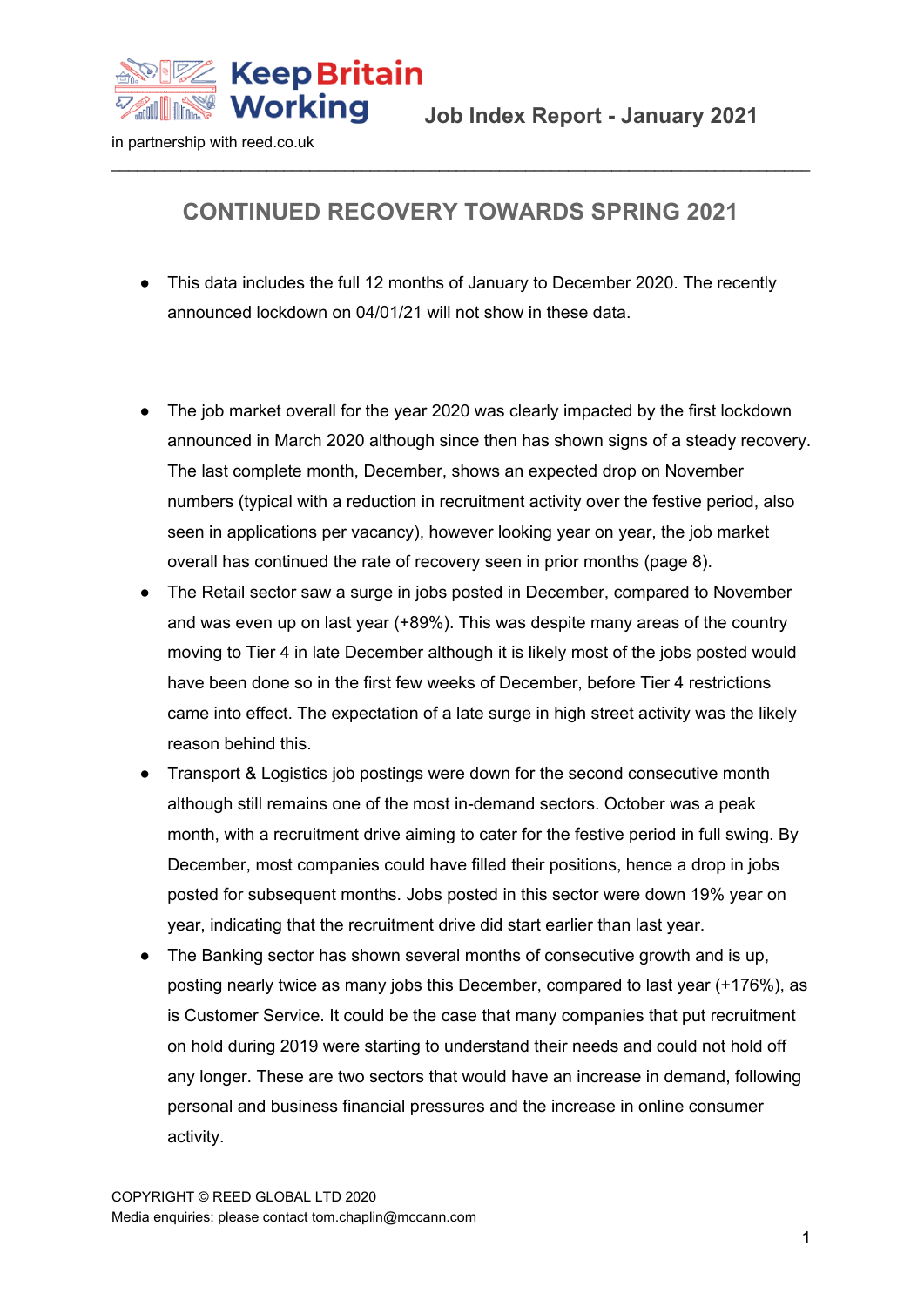

#### Notes for data on following pages

● Each month the Keep Britain Working Index tracks the number of job opportunities, salaries on offer and applications per job against a baseline of 100 set in January 2020.

- The monthly report uses the most recent job data, available up until the last complete month.
- The Index is based on data from the UK's largest job board, reed.co.uk, which everyday lists over 100,000 job opportunities from 10,000 recruiters across 37 career sectors throughout the UK.
- The Index is compiled by data drawn from online job vacancies and jobseeker activity on reed.co.uk.
- reed.co.uk is part of REED Global, the international recruitment group of companies
- All data is for Permanent roles advertised on reed.co.uk.
- How to read the data an index of 94 shows that the data for the month in question is 6% down on the baseline month (January 2020, index = 100).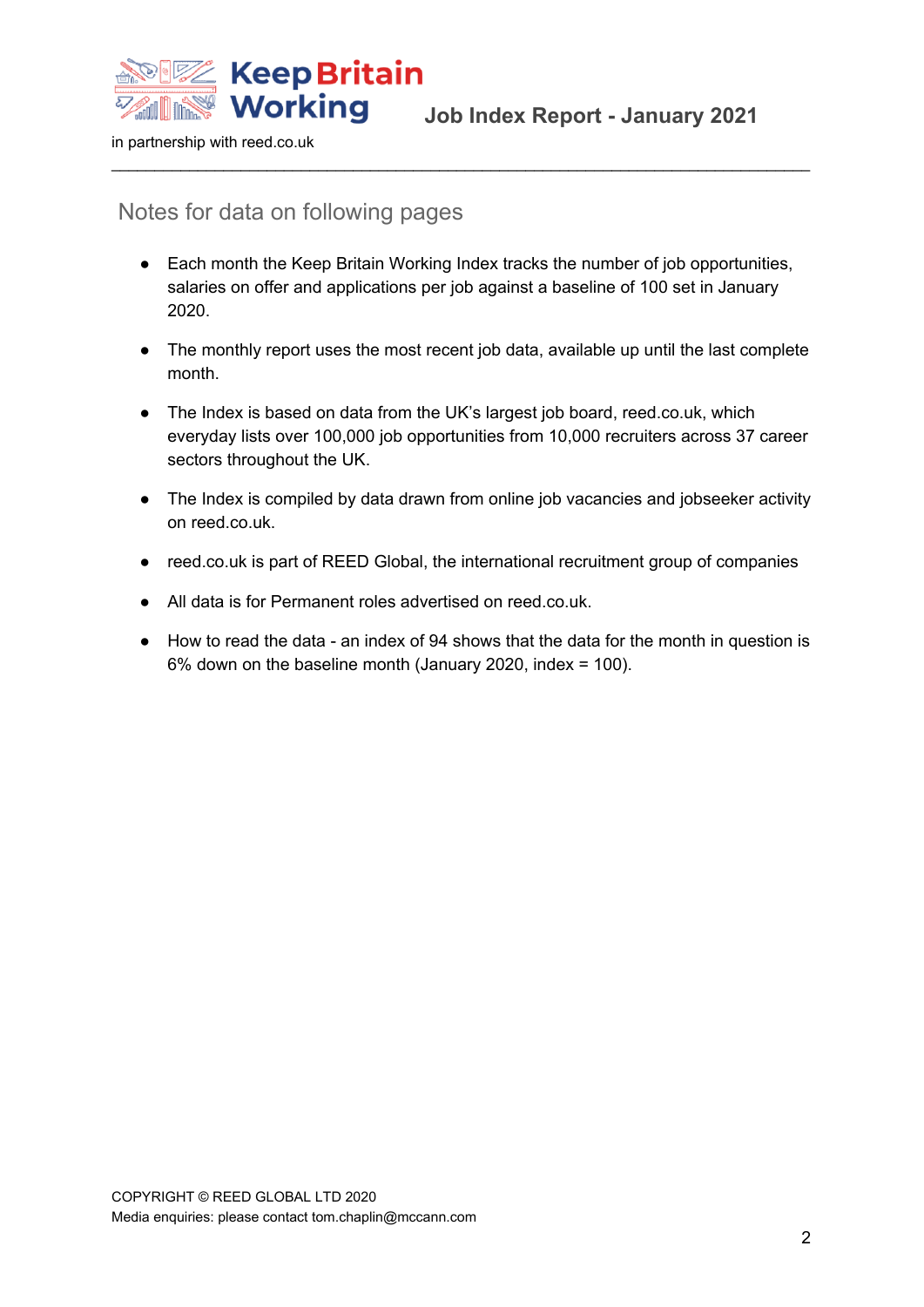

**Job Index Report - January 2021**

in partnership with reed.co.uk

## Job index



 $\_$  ,  $\_$  ,  $\_$  ,  $\_$  ,  $\_$  ,  $\_$  ,  $\_$  ,  $\_$  ,  $\_$  ,  $\_$  ,  $\_$  ,  $\_$  ,  $\_$  ,  $\_$  ,  $\_$  ,  $\_$  ,  $\_$  ,  $\_$  ,  $\_$  ,  $\_$  ,  $\_$  ,  $\_$  ,  $\_$  ,  $\_$  ,  $\_$  ,  $\_$  ,  $\_$  ,  $\_$  ,  $\_$  ,  $\_$  ,  $\_$  ,  $\_$  ,  $\_$  ,  $\_$  ,  $\_$  ,  $\_$  ,  $\_$  ,

### Applications Index

#### Applications per vacancy



### Salary index



Index 100 = £34,388 (Jan'20)

COPYRIGHT © REED GLOBAL LTD 2020 Media enquiries: please contact tom.chaplin@mccann.com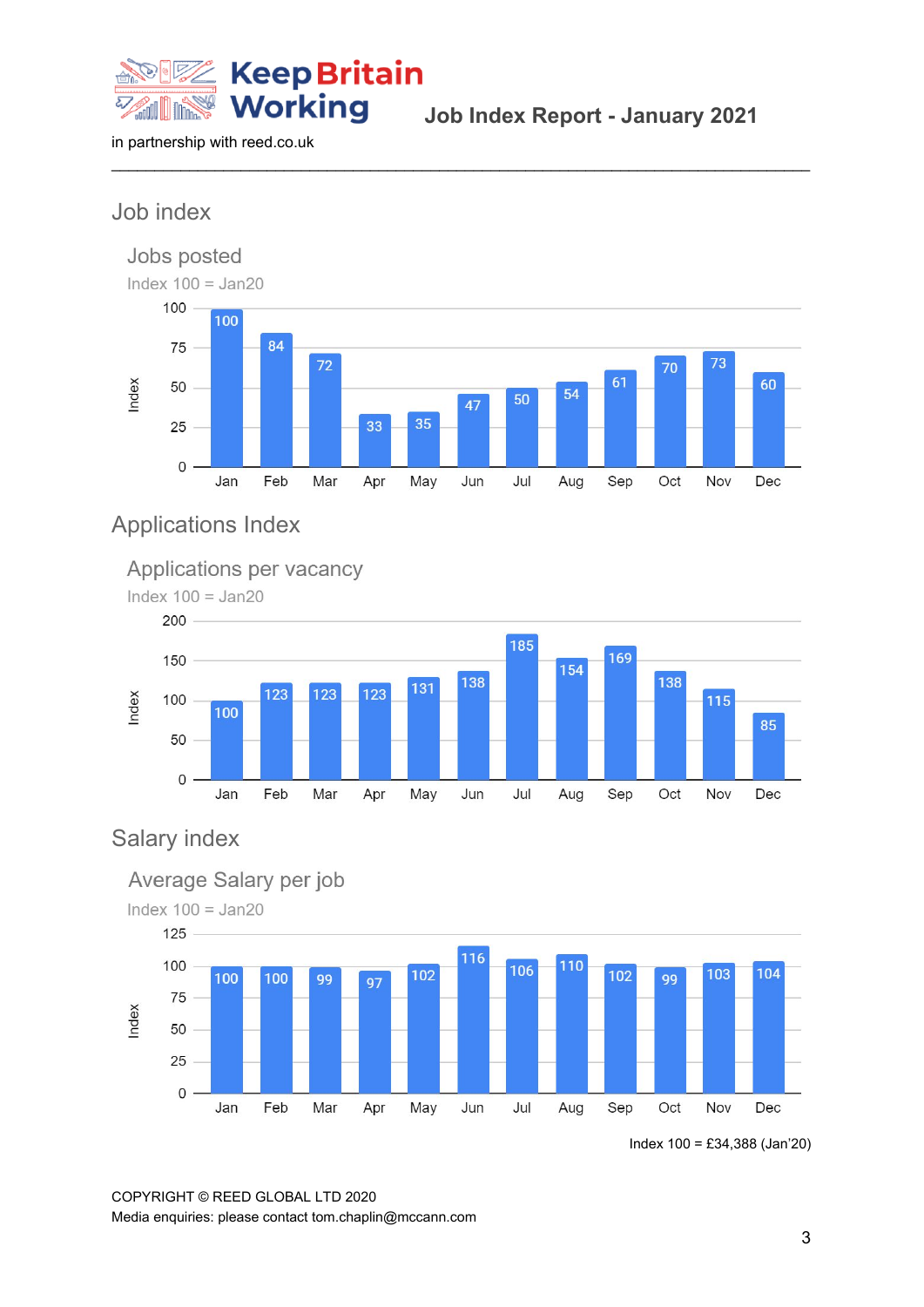

# Job Count by Sector

|                              |     |     |     |                |                |     |     |     |     |     |     |     | Last 2<br>months |
|------------------------------|-----|-----|-----|----------------|----------------|-----|-----|-----|-----|-----|-----|-----|------------------|
|                              |     |     |     |                |                |     |     |     |     |     |     |     | $\%$             |
|                              | Jan | Feb | Mar | Apr            | May            | Jun | Jul | Aug | Sep | Oct | Nov | Dec | change           |
| Accountancy                  | 100 | 87  | 63  | 17             | 18             | 27  | 33  | 32  | 42  | 46  | 43  | 33  | $-22%$           |
| AccountancyQualified.        | 100 | 81  | 66  | 23             | 24             | 30  | 41  | 39  | 53  | 63  | 66  | 56  | $-15%$           |
| AdminSecretarialPA           | 100 | 89  | 56  | 11             | 10             | 15  | 22  | 24  | 33  | 37  | 40  | 31  | $-22%$           |
| <b>Apprenticeships</b>       | 100 | 105 | 89  | 27             | 30             | 59  | 54  | 43  | 66  | 66  | 58  | 39  | $-33%$           |
| <b>Banking</b>               | 100 | 94  | 67  | 32             | 35             | 45  | 79  | 78  | 66  | 178 | 166 | 185 | 11%              |
| CharityVoluntary             | 100 | 79  | 51  | 14             | 17             | 24  | 365 | 244 | 101 | 90  | 95  | 76  | $-20%$           |
| ConstructionProperty         | 100 | 90  | 70  | 19             | 22             | 34  | 53  | 64  | 75  | 77  | 72  | 52  | $-27%$           |
| <b>Customer.Service</b>      | 100 | 82  | 58  | 13             | 27             | 25  | 28  | 30  | 46  | 55  | 94  | 143 | 52%              |
| <b>Education</b>             | 100 | 90  | 91  | 49             | 56             | 62  | 67  | 45  | 94  | 95  | 90  | 83  | $-9%$            |
| Energy                       | 100 | 84  | 63  | 21             | 20             | 27  | 48  | 45  | 55  | 63  | 74  | 63  | $-15%$           |
| Engineering                  | 100 | 85  | 70  | 22             | 22             | 29  | 39  | 40  | 51  | 58  | 58  | 46  | $-21%$           |
| <b>Estate.Agency</b>         | 100 | 87  | 54  | 10             | 16             | 38  | 46  | 59  | 61  | 58  | 55  | 48  | $-13%$           |
| <b>Financial.Services</b>    | 100 | 84  | 63  | 22             | 22             | 36  | 43  | 41  | 56  | 59  | 57  | 47  | $-18%$           |
| <b>FMCG</b>                  | 100 | 79  | 71  | 30             | 35             | 43  | 53  | 55  | 81  | 83  | 88  | 68  | $-22%$           |
| General.Insurance            | 100 | 87  | 72  | 25             | 22             | 35  | 42  | 44  | 56  | 62  | 64  | 46  | $-28%$           |
| Graduate.TrainingInternships | 100 | 48  | 71  | 10             | 12             | 13  | 13  | 13  | 20  | 32  | 36  | 23  | $-36%$           |
| HealthMedicine               | 100 | 80  | 104 | 120            | 75             | 105 | 75  | 129 | 73  | 75  | 81  | 63  | $-22%$           |
| <b>HospitalityCatering</b>   | 100 | 84  | 53  | 13             | 13             | 11  | 19  | 27  | 31  | 28  | 27  | 14  | $-47%$           |
| Human.Resources              | 100 | 87  | 57  | 16             | 20             | 24  | 32  | 35  | 44  | 47  | 48  | 41  | $-14%$           |
| <b>ITTelecoms</b>            | 100 | 80  | 72  | 33             | 34             | 43  | 50  | 49  | 61  | 71  | 74  | 60  | $-20%$           |
| Legal                        | 100 | 89  | 66  | 17             | 16             | 22  | 35  | 38  | 52  | 63  | 62  | 49  | $-21%$           |
| LeisureTourism               | 100 | 86  | 93  | 53             | 79             | 61  | 96  | 65  | 113 | 70  | 144 | 92  | $-37%$           |
| Manufacturing                | 100 | 88  | 71  | 26             | 31             | 43  | 54  | 61  | 90  | 117 | 104 | 65  | $-37%$           |
| MarketingPR                  | 100 | 84  | 52  | 13             | 15             | 22  | 27  | 26  | 36  | 41  | 43  | 37  | $-13%$           |
| MediaDigitalCreative         | 100 | 84  | 52  | 12             | 18             | 20  | 27  | 26  | 37  | 43  | 45  | 41  | $-10%$           |
| MotoringAutomotive           | 100 | 76  | 53  | $\overline{5}$ | 28             | 25  | 33  | 36  | 60  | 61  | 37  | 33  | $-9%$            |
| Other                        | 100 | 87  | 108 | 53             | 39             | 52  | 62  | 63  | 82  | 77  | 77  | 62  | $-19%$           |
| Purchasing                   | 100 | 87  | 61  | 21             | 23             | 32  | 40  | 39  | 54  | 58  | 61  | 52  | $-16%$           |
| Recruitment.Consultancy      | 100 | 85  | 53  | 6              | $\overline{7}$ | 10  | 16  | 19  | 28  | 33  | 35  | 28  | $-19%$           |
| Retail                       | 100 | 78  | 64  | 11             | 26             | 43  | 49  | 42  | 62  | 70  | 66  | 130 | 95%              |
| <b>Sales</b>                 | 100 | 87  | 56  | 10             | 11             | 19  | 26  | 27  | 37  | 39  | 40  | 31  | $-22%$           |
| <b>Scientific</b>            | 100 | 87  | 73  | 41             | 48             | 57  | 215 | 66  | 82  | 86  | 90  | 71  | $-21%$           |
| SecuritySafety               | 100 | 76  | 69  | 33             | 39             | 39  | 47  | 52  | 68  | 73  | 74  | 69  | $-6%$            |
| Social.Care                  | 100 | 82  | 136 | 188            | 202            | 287 | 131 | 217 | 120 | 123 | 202 | 106 | $-48%$           |
| StrategyConsultancy          | 100 | 89  | 62  | 24             | 85             | 63  | 101 | 87  | 105 | 160 | 220 | 220 | 0%               |
| <b>Training</b>              | 100 | 88  | 65  | 44             | 38             | 56  | 61  | 79  | 108 | 87  | 343 | 100 | $-71%$           |
| <b>TransportLogistics</b>    | 100 | 85  | 95  | 23             | 35             | 55  | 87  | 86  | 125 | 253 | 176 | 96  | $-46%$           |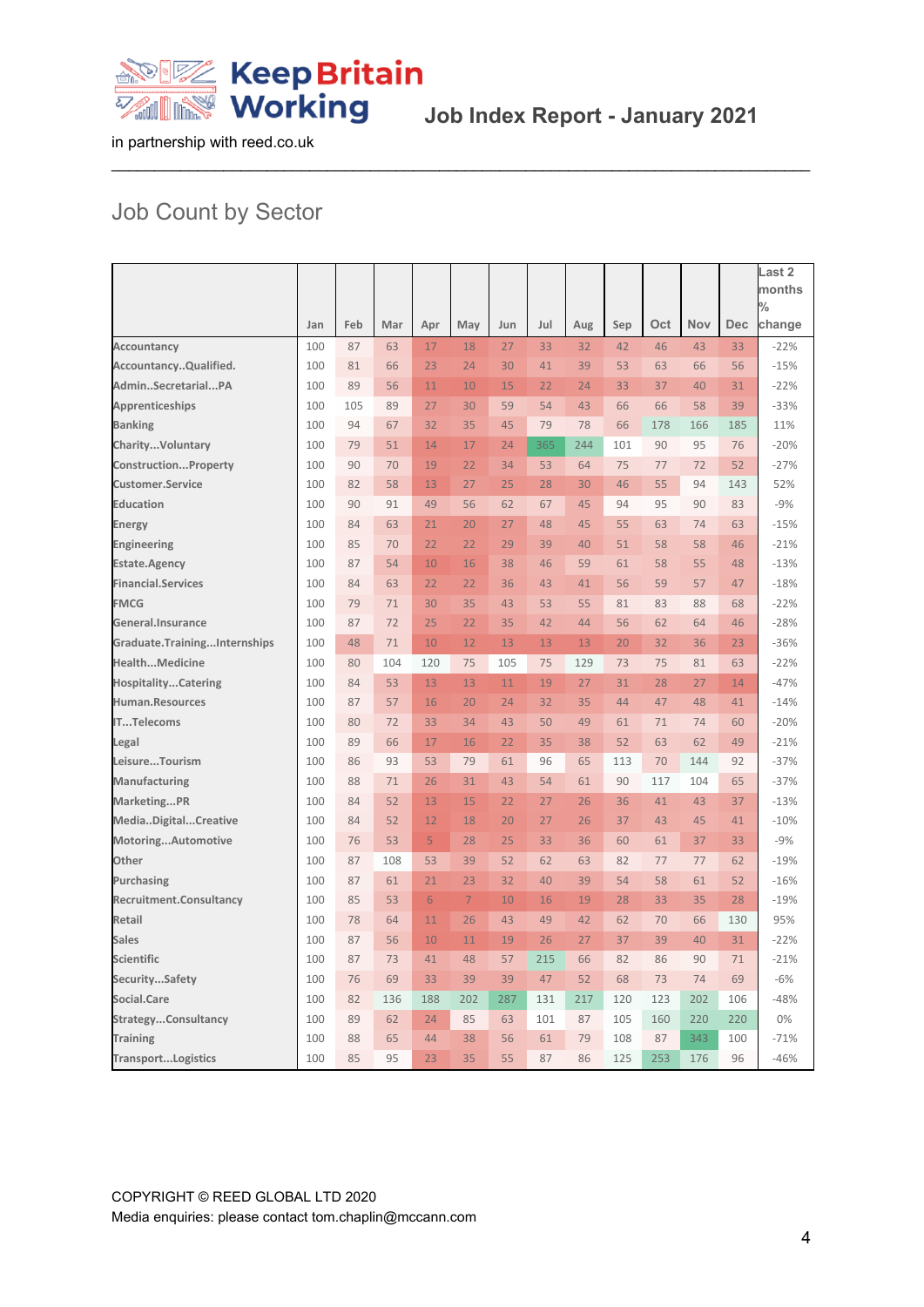

# Average Applications per Job by Sector

|                             |     |     |     |     |     |     |     |     |     |     |     |     | Last <sub>2</sub>       |
|-----------------------------|-----|-----|-----|-----|-----|-----|-----|-----|-----|-----|-----|-----|-------------------------|
|                             |     |     |     |     |     |     |     |     |     |     |     |     | months<br>$\frac{0}{0}$ |
|                             | Jan | Feb | Mar | Apr | May | Jun | Jul | Aug | Sep | Oct | Nov | Dec | change                  |
| <b>Accountancy</b>          | 100 | 114 | 111 | 128 | 207 | 251 | 296 | 258 | 247 | 221 | 182 | 156 | $-14%$                  |
| AccountancyQualified.       | 100 | 119 | 122 | 133 | 214 | 265 | 277 | 247 | 238 | 199 | 169 | 147 | $-13%$                  |
| AdminSecretarialPA          | 100 | 113 | 115 | 132 | 219 | 301 | 315 | 289 | 233 | 180 | 163 | 125 | $-23%$                  |
| Apprenticeships             | 100 | 160 | 81  | 89  | 91  | 85  | 107 | 195 | 156 | 115 | 101 | 101 | 0%                      |
| <b>Banking</b>              | 100 | 130 | 118 | 113 | 191 | 203 | 186 | 117 | 127 | 106 | 55  | 48  | $-12%$                  |
| CharityVoluntary            | 100 | 111 | 123 | 147 | 212 | 215 | 24  | 41  | 91  | 107 | 93  | 71  | $-24%$                  |
| ConstructionProperty        | 100 | 113 | 117 | 120 | 201 | 237 | 207 | 145 | 118 | 104 | 94  | 82  | $-13%$                  |
| <b>Customer.Service</b>     | 100 | 114 | 112 | 147 | 222 | 261 | 299 | 266 | 220 | 153 | 139 | 33  | $-76%$                  |
| <b>Education</b>            | 100 | 124 | 112 | 107 | 152 | 158 | 153 | 173 | 172 | 161 | 132 | 124 | $-6%$                   |
| Energy                      | 100 | 119 | 114 | 109 | 155 | 197 | 173 | 225 | 150 | 143 | 113 | 80  | $-29%$                  |
| Engineering                 | 100 | 116 | 114 | 120 | 185 | 247 | 244 | 217 | 196 | 157 | 131 | 106 | $-19%$                  |
| <b>Estate.Agency</b>        | 100 | 106 | 111 | 104 | 208 | 193 | 339 | 290 | 239 | 191 | 160 | 123 | $-23%$                  |
| <b>Financial.Services</b>   | 100 | 113 | 120 | 127 | 194 | 218 | 232 | 234 | 203 | 180 | 145 | 132 | $-9%$                   |
| <b>FMCG</b>                 | 100 | 121 | 120 | 135 | 205 | 217 | 244 | 209 | 177 | 133 | 101 | 91  | $-10%$                  |
| General.Insurance           | 100 | 136 | 125 | 126 | 201 | 254 | 287 | 280 | 221 | 209 | 164 | 133 | $-19%$                  |
| Graduate.TrainingInternship |     |     |     |     |     |     |     |     |     |     |     |     |                         |
|                             | 100 | 129 | 135 | 181 | 382 | 410 | 693 | 601 | 400 | 312 | 202 | 155 | $-23%$                  |
| <b>HealthMedicine</b>       | 100 | 132 | 124 | 104 | 127 | 99  | 150 | 72  | 149 | 152 | 174 | 120 | $-31%$                  |
| <b>HospitalityCatering</b>  | 100 | 100 | 99  | 137 | 171 | 202 | 226 | 145 | 146 | 155 | 228 | 117 | $-49%$                  |
| Human.Resources             | 100 | 100 | 103 | 116 | 173 | 237 | 221 | 189 | 176 | 147 | 135 | 112 | $-17%$                  |
| ITTelecoms                  | 100 | 119 | 125 | 134 | 154 | 182 | 216 | 191 | 171 | 148 | 128 | 100 | $-22%$                  |
| Legal                       | 100 | 106 | 106 | 123 | 295 | 218 | 247 | 204 | 171 | 153 | 143 | 129 | $-9%$                   |
| LeisureTourism              | 100 | 182 | 137 | 107 | 38  | 45  | 48  | 57  | 48  | 54  | 23  | 23  | 1%                      |
| Manufacturing               | 100 | 135 | 132 | 151 | 193 | 191 | 201 | 163 | 128 | 75  | 82  | 64  | $-22%$                  |
| MarketingPR                 | 100 | 114 | 123 | 148 | 272 | 286 | 316 | 301 | 250 | 216 | 176 | 143 | $-19%$                  |
| MediaDigitalCreative        | 100 | 114 | 124 | 154 | 232 | 211 | 279 | 257 | 208 | 183 | 158 | 118 | $-25%$                  |
| MotoringAutomotive          | 100 | 112 | 111 | 128 | 254 | 221 | 271 | 303 | 159 | 126 | 116 | 76  | $-35%$                  |
| Other                       | 100 | 116 | 152 | 111 | 231 | 230 | 184 | 156 | 165 | 120 | 99  | 96  | $-4%$                   |
| Purchasing                  | 100 | 113 | 114 | 131 | 201 | 223 | 234 | 295 | 202 | 153 | 155 | 115 | $-26%$                  |
| Recruitment.Consultancy     | 100 | 138 | 143 | 183 | 349 | 386 | 511 | 481 | 344 | 282 | 214 | 173 | $-19%$                  |
| Retail                      | 100 | 121 | 124 | 171 | 209 | 185 | 193 | 154 | 127 | 110 | 93  | 39  | $-58%$                  |
| Sales                       | 100 | 116 | 115 | 135 | 259 | 322 | 385 | 334 | 259 | 191 | 173 | 147 | $-15%$                  |
| Scientific                  | 100 | 128 | 105 | 98  | 110 | 146 | 49  | 113 | 144 | 126 | 99  | 98  | $-1%$                   |
| SecuritySafety              | 100 | 157 | 120 | 158 | 135 | 135 | 179 | 158 | 162 | 118 | 81  | 57  | $-30%$                  |
| Social.Care                 | 100 | 125 | 74  | 49  | 45  | 40  | 77  | 44  | 93  | 84  | 56  | 63  | 13%                     |
| StrategyConsultancy         | 100 | 129 | 147 | 165 | 167 | 157 | 155 | 100 | 112 | 95  | 57  | 47  | $-19%$                  |
| <b>Training</b>             | 100 | 97  | 91  | 108 | 112 | 174 | 145 | 104 | 107 | 88  | 24  | 39  | 64%                     |
| TransportLogistics          | 100 | 187 | 192 | 248 | 325 | 342 | 298 | 200 | 146 | 69  | 92  | 70  | $-24%$                  |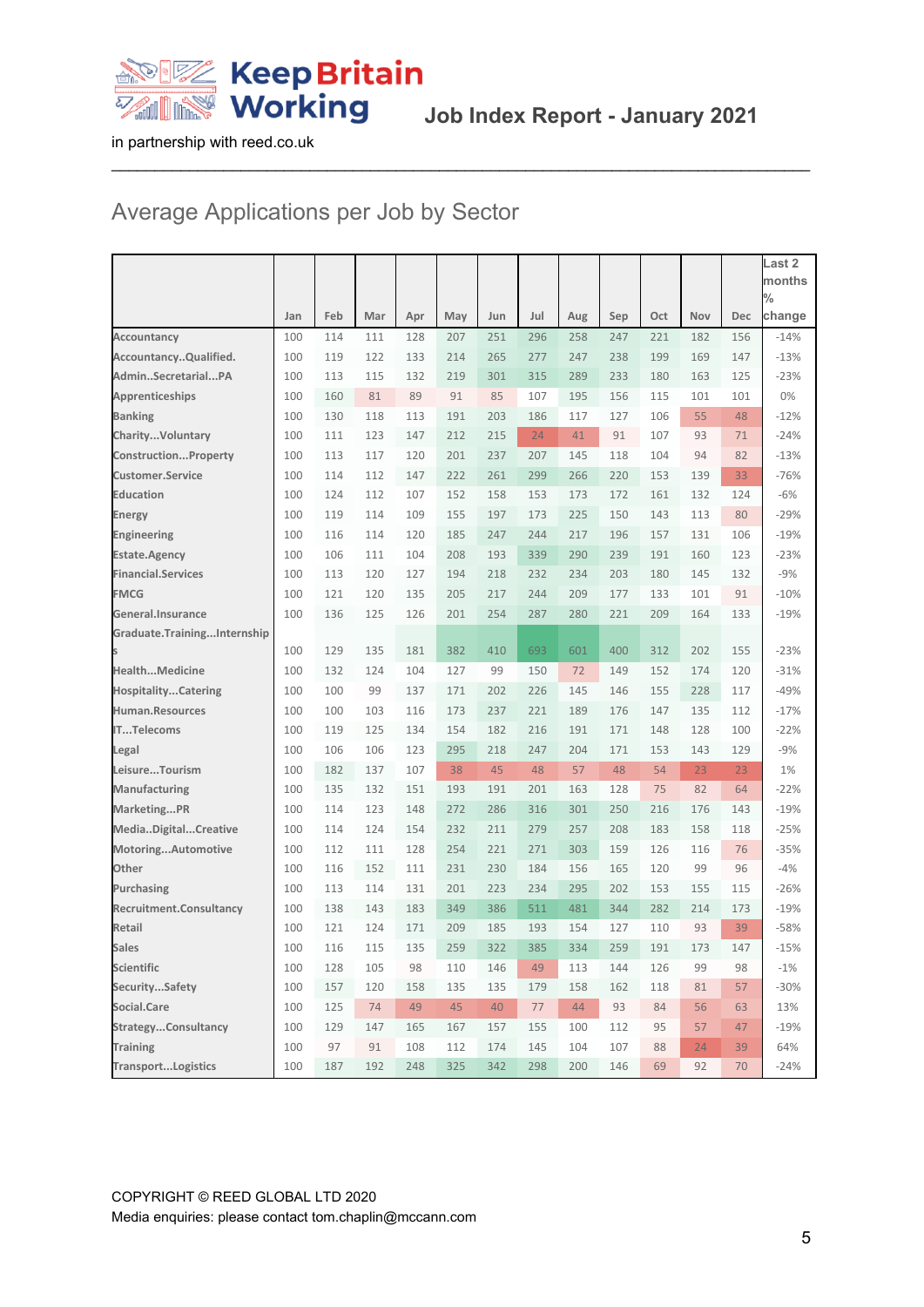

# Average Salary by Sector

|                              |     |     |     |     |     |     |     |     |     |     |            |            | Last 2                  |
|------------------------------|-----|-----|-----|-----|-----|-----|-----|-----|-----|-----|------------|------------|-------------------------|
|                              |     |     |     |     |     |     |     |     |     |     |            |            | months                  |
|                              | Jan | Feb | Mar | Apr | May | Jun | Jul | Aug | Sep | Oct | <b>Nov</b> | <b>Dec</b> | $\frac{0}{0}$<br>change |
| Accountancy                  | 100 | 100 | 103 | 109 | 107 | 107 | 108 | 103 | 101 | 104 | 105        | 104        | $-1%$                   |
| AccountancyQualified.        | 100 | 101 | 101 | 105 | 104 | 103 | 98  | 97  | 98  | 95  | 94         | 92         | $-2%$                   |
| AdminSecretarialPA           | 100 | 101 | 102 | 114 | 120 | 111 | 105 | 104 | 105 | 105 | 111        | 106        | $-4%$                   |
| Apprenticeships              | 100 | 94  | 104 | 121 | 93  | 83  | 135 | 105 | 102 | 100 | 101        | 101        | 0%                      |
| <b>Banking</b>               | 100 | 97  | 99  | 115 | 98  | 112 | 88  | 100 | 99  | 72  | 71         | 68         | $-5%$                   |
| CharityVoluntary             | 100 | 105 | 108 | 136 | 128 | 113 | 155 | 144 | 115 | 112 | 114        | 114        | 0%                      |
| ConstructionProperty         | 100 | 99  | 99  | 102 | 99  | 96  | 96  | 94  | 96  | 96  | 97         | 99         | 2%                      |
| <b>Customer.Service</b>      | 100 | 100 | 100 | 107 | 113 | 115 | 106 | 110 | 111 | 111 | 162        | 182        | 12%                     |
| <b>Education</b>             | 100 | 100 | 102 | 105 | 103 | 100 | 97  | 99  | 97  | 97  | 99         | 100        | 1%                      |
| Energy                       | 100 | 102 | 101 | 107 | 115 | 123 | 104 | 108 | 104 | 102 | 126        | 104        | $-18%$                  |
| Engineering                  | 100 | 101 | 104 | 113 | 109 | 108 | 103 | 102 | 103 | 102 | 103        | 102        | $-1%$                   |
| <b>Estate.Agency</b>         | 100 | 96  | 104 | 127 | 127 | 115 | 110 | 103 | 103 | 104 | 109        | 105        | $-3%$                   |
| <b>Financial.Services</b>    | 100 | 99  | 104 | 125 | 129 | 118 | 107 | 106 | 108 | 102 | 109        | 108        | $-1%$                   |
| <b>FMCG</b>                  | 100 | 97  | 93  | 100 | 99  | 95  | 95  | 91  | 86  | 85  | 88         | 88         | 0%                      |
| General.Insurance            | 100 | 103 | 108 | 129 | 128 | 121 | 121 | 111 | 111 | 111 | 115        | 112        | $-3%$                   |
| Graduate.TrainingInternships | 100 | 96  | 98  | 100 | 92  | 96  | 96  | 102 | 105 | 106 | 116        | 104        | $-10%$                  |
| HealthMedicine               | 100 | 102 | 93  | 82  | 92  | 123 | 108 | 127 | 109 | 103 | 102        | 104        | 1%                      |
| <b>HospitalityCatering</b>   | 100 | 100 | 99  | 100 | 79  | 123 | 102 | 111 | 107 | 108 | 141        | 110        | $-22%$                  |
| Human.Resources              | 100 | 102 | 103 | 114 | 116 | 116 | 107 | 105 | 100 | 99  | 106        | 100        | $-6%$                   |
| <b>ITTelecoms</b>            | 100 | 97  | 98  | 103 | 102 | 102 | 99  | 100 | 99  | 97  | 97         | 96         | $-1%$                   |
| Legal                        | 100 | 98  | 99  | 127 | 119 | 114 | 112 | 111 | 108 | 108 | 107        | 102        | $-4%$                   |
| LeisureTourism               | 100 | 100 | 102 | 105 | 110 | 98  | 111 | 109 | 108 | 107 | 103        | 106        | 3%                      |
| Manufacturing                | 100 | 101 | 101 | 106 | 108 | 97  | 94  | 92  | 88  | 90  | 93         | 96         | 3%                      |
| MarketingPR                  | 100 | 101 | 104 | 121 | 115 | 116 | 113 | 107 | 108 | 109 | 112        | 111        | $-1%$                   |
| MediaDigitalCreative         | 100 | 98  | 102 | 115 | 109 | 111 | 107 | 100 | 102 | 103 | 103        | 102        | $-1%$                   |
| MotoringAutomotive           | 100 | 99  | 99  | 97  | 99  | 102 | 102 | 102 | 100 | 105 | 108        | 113        | 4%                      |
| Other                        | 100 | 96  | 99  | 92  | 105 | 102 | 109 | 106 | 103 | 106 | 114        | 114        | 0%                      |
| Purchasing                   | 100 | 101 | 105 | 116 | 113 | 107 | 105 | 106 | 106 | 107 | 107        | 101        | $-6%$                   |
| Recruitment.Consultancy      | 100 | 104 | 97  | 99  | 106 | 108 | 115 | 109 | 105 | 106 | 101        | 102        | 0%                      |
| Retail                       | 100 | 102 | 103 | 110 | 114 | 102 | 121 | 122 | 115 | 113 | 117        | 125        | 7%                      |
| <b>Sales</b>                 | 100 | 102 | 105 | 133 | 122 | 111 | 110 | 105 | 105 | 104 | 109        | 110        | 1%                      |
| <b>Scientific</b>            | 100 | 103 | 106 | 118 | 108 | 103 | 120 | 120 | 108 | 103 | 104        | 103        | $-1%$                   |
| SecuritySafety               | 100 | 106 | 99  | 110 | 99  | 102 | 106 | 107 | 110 | 107 | 107        | 111        | 4%                      |
| Social.Care                  | 100 | 101 | 83  | 73  | 104 | 162 | 120 | 137 | 111 | 107 | 119        | 99         | $-17%$                  |
| StrategyConsultancy          | 100 | 97  | 99  | 116 | 86  | 96  | 85  | 81  | 90  | 77  | 71         | 72         | 1%                      |
| <b>Training</b>              | 100 | 104 | 101 | 92  | 106 | 130 | 99  | 93  | 96  | 102 | 96         | 97         | 1%                      |
| <b>TransportLogistics</b>    | 100 | 104 | 98  | 105 | 107 | 104 | 102 | 105 | 103 | 97  | 101        | 110        | 9%                      |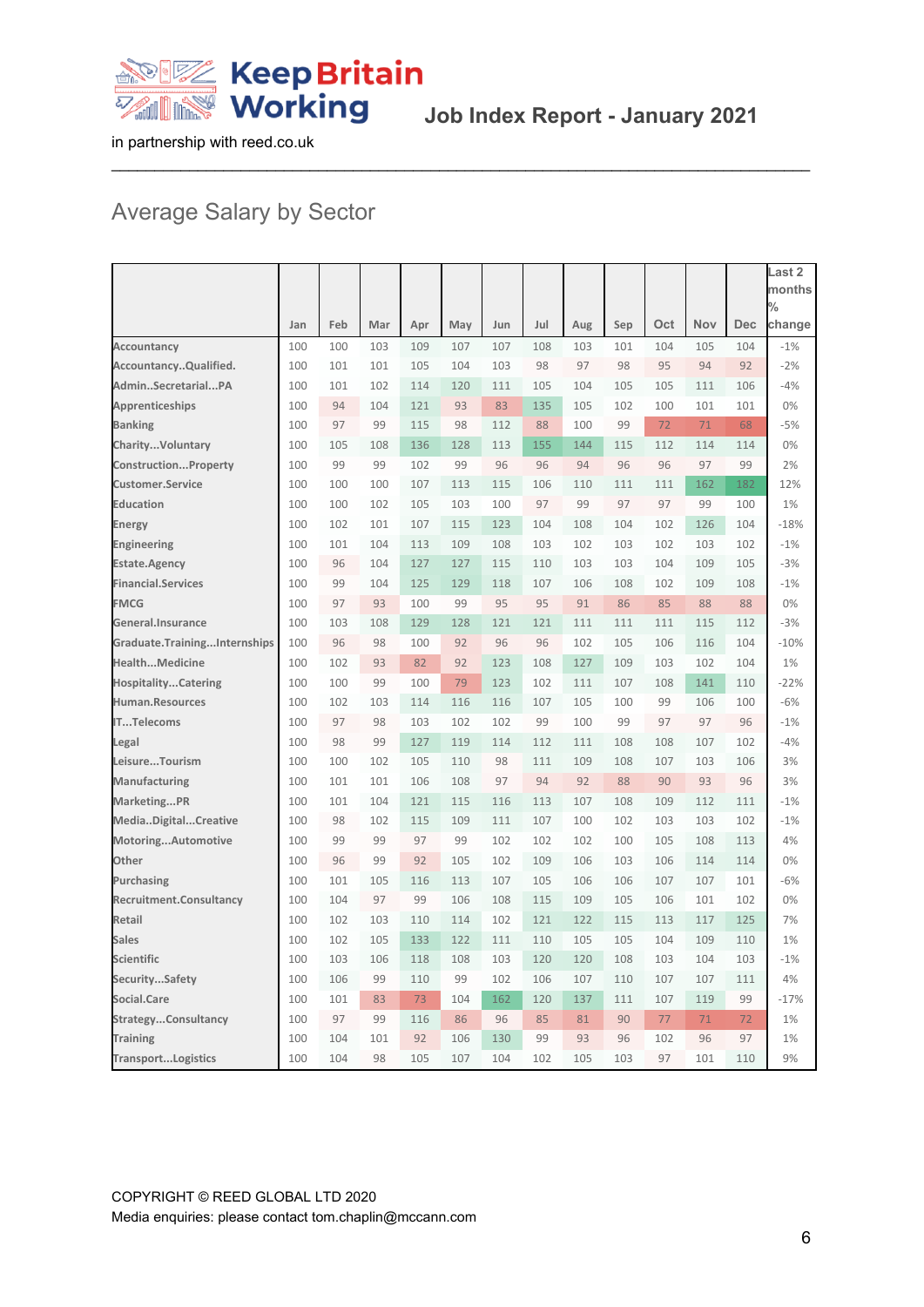

**Job Index Report - January 2021**

in partnership with reed.co.uk

# Job Count by Region

|                                 |     |     |     |     |     |     |      |     |     |     |            |     | Last 2 months |
|---------------------------------|-----|-----|-----|-----|-----|-----|------|-----|-----|-----|------------|-----|---------------|
|                                 | Jan | Feb | Mar | Apr | May | Jun | Jul  | Aug | Sep | Oct | <b>Nov</b> | Dec | % change      |
| <b>East Anglia</b>              | 100 | 88  | 106 | 94  | 77  | 64  | 65   | 80  | 76  | 82  | 93         | 71  | $-23%$        |
| <b>East Midlands</b>            | 100 | 81  | 70  | 30  | 32  | 55  | 56   | 69  | 72  | 86  | 94         | 72  | $-23%$        |
| <b>North East England</b>       | 100 | 78  | 70  | 32  | 41  | 67  | 59   | 77  | 79  | 88  | 96         | 77  | $-20%$        |
| <b>North West England</b>       | 100 | 86  | 72  | 30  | 34  | 48  | 50   | 52  | 66  | 70  | 82         | 63  | $-23%$        |
| London                          | 100 | 84  | 64  | 24  | 26  | 31  | 38   | 34  | 45  | 54  | 55         | 49  | $-11%$        |
| <b>South East England</b>       | 100 | 84  | 72  | 34  | 35  | 47  | 47   | 53  | 58  | 66  | 66         | 55  | $-18%$        |
| South West England              | 100 | 83  | 74  | 38  | 39  | 55  | 51   | 64  | 65  | 74  | 78         | 65  | $-16%$        |
| <b>West Midlands Region</b>     | 100 | 87  | 75  | 30  | 35  | 50  | 52   | 56  | 66  | 75  | 82         | 66  | $-20%$        |
| <b>Yorkshire and Humberside</b> | 100 | 86  | 72  | 27  | 33  | 50  | 52   | 63  | 67  | 77  | 81         | 62  | $-24%$        |
| Wales                           | 100 | 84  | 76  | 37  | 38  | 52  | 138* | 66  | 74  | 91  | 101        | 75  | $-26%$        |
| Scotland                        | 100 | 81  | 68  | 40  | 43  | 46  | 44   | 50  | 59  | 91  | 84         | 65  | $-23%$        |
| <b>Northern Ireland</b>         | 100 | 92  | 58  | 17  | 22  | 21  | 30   | 39  | 45  | 54  | 66         | 45  | $-31%$        |

 $\_$  ,  $\_$  ,  $\_$  ,  $\_$  ,  $\_$  ,  $\_$  ,  $\_$  ,  $\_$  ,  $\_$  ,  $\_$  ,  $\_$  ,  $\_$  ,  $\_$  ,  $\_$  ,  $\_$  ,  $\_$  ,  $\_$  ,  $\_$  ,  $\_$  ,  $\_$  ,  $\_$  ,  $\_$  ,  $\_$  ,  $\_$  ,  $\_$  ,  $\_$  ,  $\_$  ,  $\_$  ,  $\_$  ,  $\_$  ,  $\_$  ,  $\_$  ,  $\_$  ,  $\_$  ,  $\_$  ,  $\_$  ,  $\_$  ,

*\*likely to be an anomaly*

# Average Applications per Job by Region

|                                 |     |     |     |     |     |     |     |     |     |     |            |      | Last 2 months |
|---------------------------------|-----|-----|-----|-----|-----|-----|-----|-----|-----|-----|------------|------|---------------|
|                                 | Jan | Feb | Mar | Apr | May | Jun | Jul | Aug | Sep | Oct | <b>Nov</b> | Dec. | % change      |
| <b>East Anglia</b>              | 100 | 115 | 83  | 61  | 62  | 103 | 147 | 112 | 131 | 113 | 98         | 72   | $-26%$        |
| <b>East Midlands</b>            | 100 | 128 | 128 | 133 | 137 | 127 | 184 | 135 | 145 | 112 | 98         | 70   | $-29%$        |
| <b>North East England</b>       | 100 | 123 | 119 | 131 | 100 | 67  | 123 | 95  | 103 | 81  | 71         | 52   | $-27%$        |
| <b>North West England</b>       | 100 | 124 | 119 | 119 | 137 | 147 | 202 | 173 | 171 | 138 | 112        | 84   | $-25%$        |
| London                          | 100 | 120 | 122 | 129 | 170 | 185 | 220 | 203 | 204 | 178 | 143        | 112  | $-22%$        |
| <b>South East England</b>       | 100 | 118 | 114 | 118 | 126 | 137 | 210 | 159 | 184 | 152 | 132        | 102  | $-23%$        |
| <b>South West England</b>       | 100 | 117 | 110 | 112 | 120 | 122 | 193 | 143 | 166 | 133 | 117        | 84   | $-28%$        |
| <b>West Midlands Region</b>     | 100 | 121 | 118 | 114 | 124 | 131 | 163 | 138 | 142 | 120 | 95         | 75   | $-20%$        |
| <b>Yorkshire and Humberside</b> | 100 | 118 | 118 | 121 | 137 | 135 | 188 | 126 | 147 | 119 | 106        | 83   | $-22%$        |
| Wales                           | 100 | 125 | 114 | 115 | 133 | 111 | 64  | 108 | 139 | 90  | 89         | 58   | $-35%$        |
| Scotland                        | 100 | 119 | 120 | 129 | 112 | 114 | 202 | 132 | 151 | 91  | 102        | 72   | $-29%$        |
| <b>Northern Ireland</b>         | 100 | 80  | 104 | 124 | 166 | 305 | 299 | 132 | 103 | 127 | 110        | 88   | $-20%$        |

# Average Salary by Region

|                                 |     |     |     |     |     |     |     |     |     |     |            |            | Last 2 months |
|---------------------------------|-----|-----|-----|-----|-----|-----|-----|-----|-----|-----|------------|------------|---------------|
|                                 | Jan | Feb | Mar | Apr | May | Jun | Jul | Aug | Sep | Oct | <b>Nov</b> | <b>Dec</b> | % change      |
| <b>East Anglia</b>              | 100 | 97  | 83  | 62  | 77  | 113 | 100 | 98  | 98  | 96  | 102        | 101        | $-1%$         |
| <b>East Midlands</b>            | 100 | 101 | 101 | 108 | 105 | 125 | 107 | 116 | 101 | 95  | 103        | 106        | 3%            |
| <b>North East England</b>       | 100 | 102 | 103 | 106 | 112 | 133 | 106 | 126 | 103 | 100 | 105        | 106        | 2%            |
| <b>North West England</b>       | 100 | 100 | 102 | 109 | 109 | 119 | 107 | 111 | 104 | 104 | 107        | 108        | 1%            |
| London                          | 100 | 99  | 102 | 113 | 108 | 110 | 107 | 111 | 109 | 105 | 107        | 104        | $-3%$         |
| <b>South East England</b>       | 100 | 100 | 100 | 96  | 105 | 120 | 107 | 115 | 103 | 102 | 106        | 106        | 0%            |
| <b>South West England</b>       | 100 | 100 | 99  | 88  | 100 | 126 | 107 | 116 | 104 | 102 | 106        | 105        | 0%            |
| <b>West Midlands Region</b>     | 100 | 100 | 100 | 101 | 108 | 119 | 110 | 111 | 102 | 101 | 104        | 106        | 2%            |
| <b>Yorkshire and Humberside</b> | 100 | 100 | 100 | 106 | 108 | 120 | 107 | 115 | 102 | 100 | 103        | 105        | 1%            |
| Wales                           | 100 | 98  | 96  | 98  | 101 | 115 | 129 | 113 | 99  | 94  | 105        | 107        | 2%            |
| <b>Scotland</b>                 | 100 | 99  | 99  | 105 | 105 | 125 | 107 | 110 | 102 | 88  | 104        | 104        | 1%            |
| Northern Ireland                | 100 | 96  | 97  | 108 | 103 | 119 | 99  | 102 | 106 | 94  | 100        | 101        | 1%            |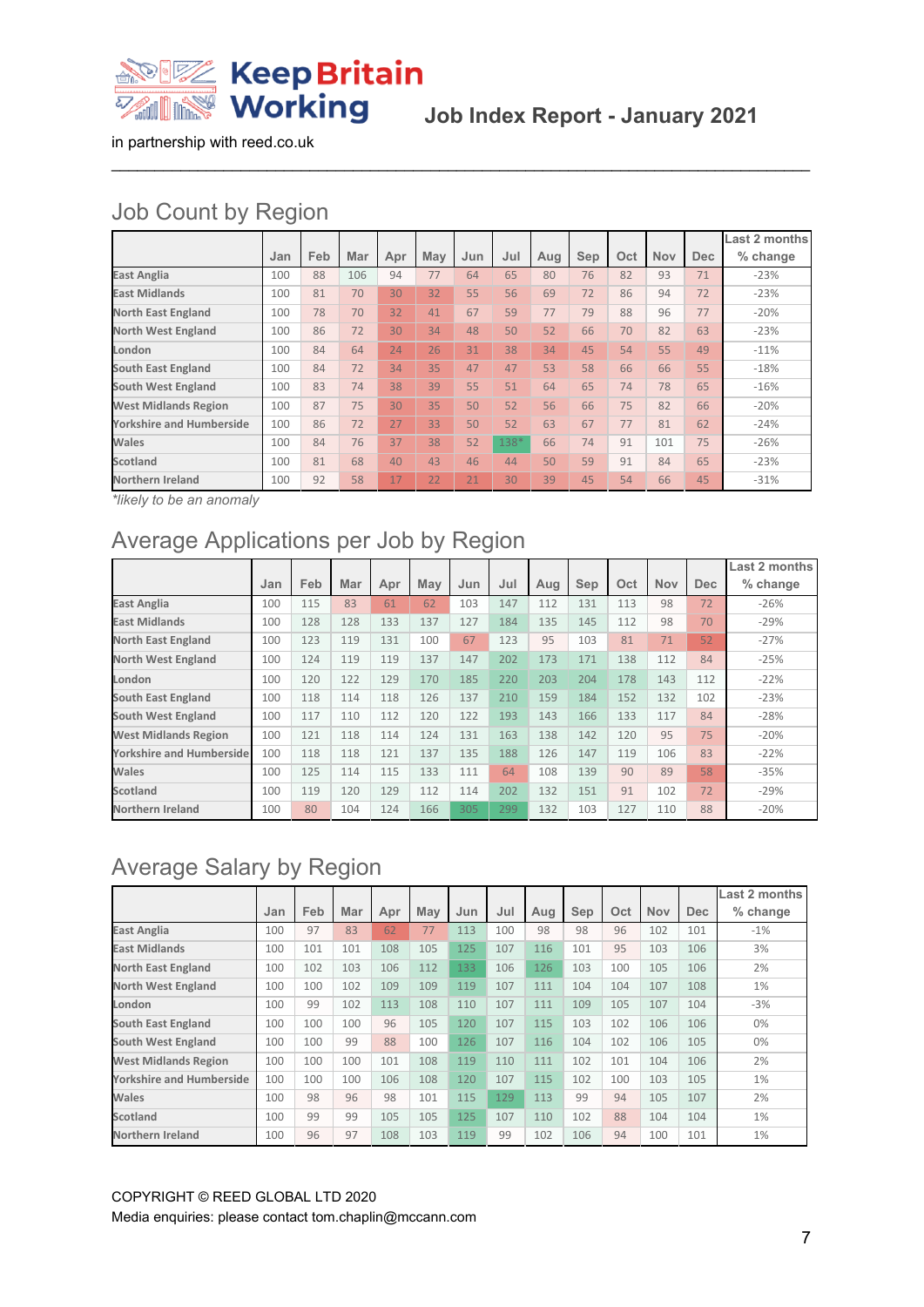

#### Further analysis - year on year comparison



 $\_$  ,  $\_$  ,  $\_$  ,  $\_$  ,  $\_$  ,  $\_$  ,  $\_$  ,  $\_$  ,  $\_$  ,  $\_$  ,  $\_$  ,  $\_$  ,  $\_$  ,  $\_$  ,  $\_$  ,  $\_$  ,  $\_$  ,  $\_$  ,  $\_$  ,  $\_$  ,  $\_$  ,  $\_$  ,  $\_$  ,  $\_$  ,  $\_$  ,  $\_$  ,  $\_$  ,  $\_$  ,  $\_$  ,  $\_$  ,  $\_$  ,  $\_$  ,  $\_$  ,  $\_$  ,  $\_$  ,  $\_$  ,  $\_$  ,

#### Jobs Posted year on year % change



\_\_\_\_\_\_\_\_\_\_\_\_\_\_\_\_\_\_\_\_\_\_\_\_

#### Jobs Posted year on year % change from May'20 with projection



COPYRIGHT © REED GLOBAL LTD 2020 Media enquiries: please contact tom.chaplin@mccann.com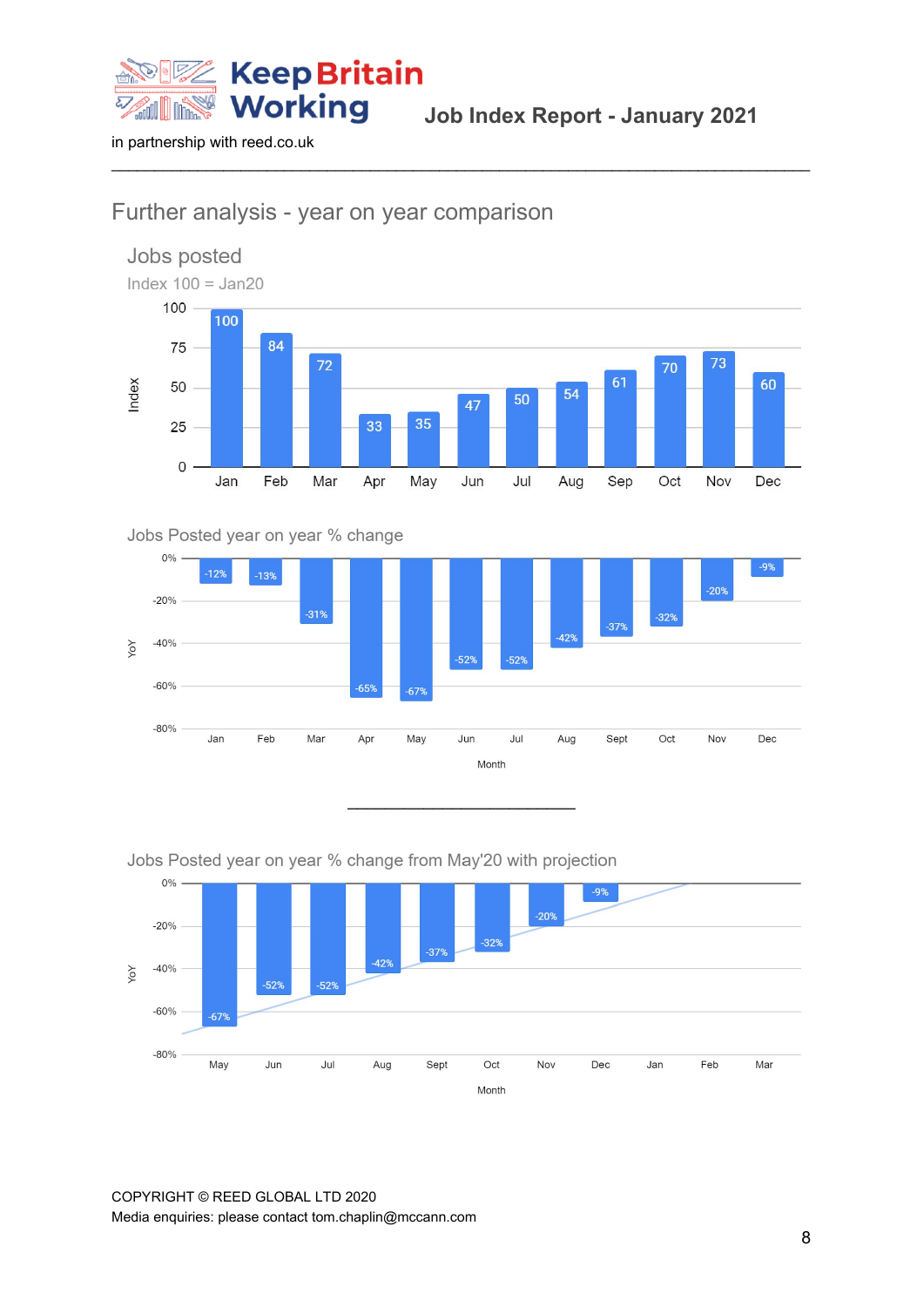

#### Further analysis - 'white collar' workers / office workers

A 'white collar' occupation is defined as an Occupation that includes ANY of the following words:

 $\_$  ,  $\_$  ,  $\_$  ,  $\_$  ,  $\_$  ,  $\_$  ,  $\_$  ,  $\_$  ,  $\_$  ,  $\_$  ,  $\_$  ,  $\_$  ,  $\_$  ,  $\_$  ,  $\_$  ,  $\_$  ,  $\_$  ,  $\_$  ,  $\_$  ,  $\_$  ,  $\_$  ,  $\_$  ,  $\_$  ,  $\_$  ,  $\_$  ,  $\_$  ,  $\_$  ,  $\_$  ,  $\_$  ,  $\_$  ,  $\_$  ,  $\_$  ,  $\_$  ,  $\_$  ,  $\_$  ,  $\_$  ,  $\_$  ,

*account, admin, advisor, agent, analyst, audit, buyer, clerk, consultant, credit, data, developer, director, executive, finance, hr, legal, office, payroll, professional, sales, seller, solicitor*

Job index - white collar vs. non-white collar (as defined above)

|                  | Jan | Feb | Mar | Apr | May | Jun | Jul | Aug | Sep | Oct | <b>Nov</b> | <b>Dec</b> |
|------------------|-----|-----|-----|-----|-----|-----|-----|-----|-----|-----|------------|------------|
| white collar     | 100 | 84  | 62  | 18  | 19  | 27  | 36  | 39  | 47  | 53  | 60         | 54         |
| non-white collar | 100 | 85  | 76  | 41  | 43  | 56  | 57  | 61  | 68  | 78  | 80         | 63         |

Job posted - 'white collar' workers

index  $100 =$  Jan 2020



source: Keep Britain Working Job Index / reed.co.uk